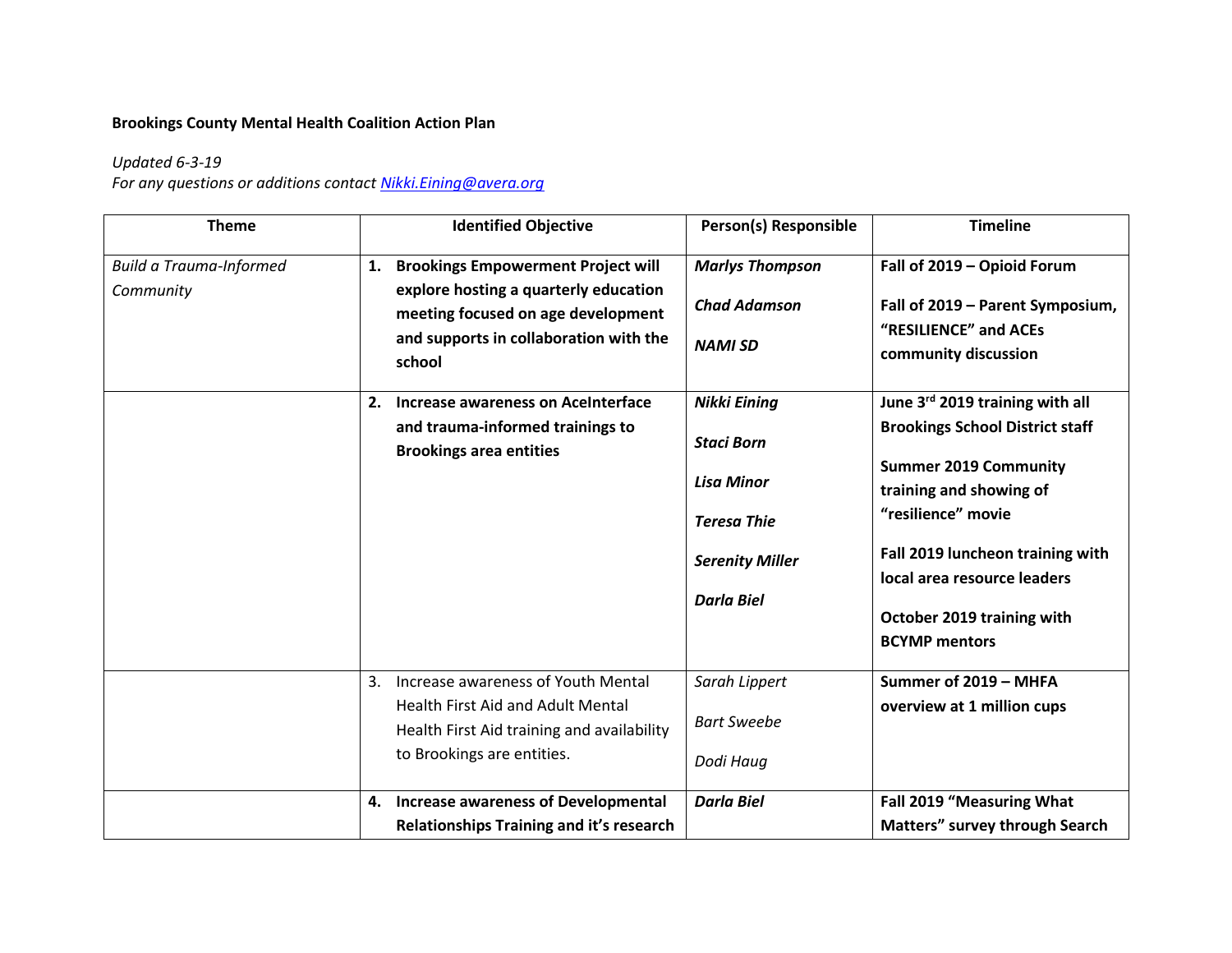|                                                          | associated with Adverse Childhood<br><b>Experiences.</b>                                                                                      | <b>Serenity Miller</b><br><b>Chad Adamson</b>                                                                    | <b>Institute Pilot Community</b><br>Program to all 4 <sup>th</sup> through 8 <sup>th</sup><br>grade youth |
|----------------------------------------------------------|-----------------------------------------------------------------------------------------------------------------------------------------------|------------------------------------------------------------------------------------------------------------------|-----------------------------------------------------------------------------------------------------------|
| <b>Build Systems of Care Across the</b><br>Life-Span     | 1. Increase awareness and access to<br><b>Evidence-Based Strengthening Families</b><br>Program in Brookings area.                             | <b>Nikki Eining</b><br><b>Rhiannon Nedland</b>                                                                   |                                                                                                           |
|                                                          | 2. Increase awareness of Avera<br><b>Behavioral Health Triage Services</b><br>available to Brookings-Community                                | <b>Lindsay Neth</b><br><b>Nikki Eining</b>                                                                       | July 18 <sup>th</sup> stakeholder luncheon at<br><b>Brookings Hospital</b>                                |
|                                                          | residents which can support immediate<br>case management and mental health<br>needs.                                                          | <b>Karen Weber</b>                                                                                               |                                                                                                           |
|                                                          | 3. Explore and Implement an Early<br>Childhood Needs Assessment in<br><b>Brookings County</b>                                                 | <b>Nikki Eining</b><br><b>Rhiannon Nedland</b>                                                                   |                                                                                                           |
| <b>Build a Collaborative Community</b><br><b>Network</b> | Explore opportunity for United Way to<br>1.<br>host centralized calendar of non-profit<br>events.                                             | <b>Heidi Gullickson</b>                                                                                          |                                                                                                           |
|                                                          | Explore opportunity to create marketing<br>2.<br>media contacts listing and make<br>available to all entities.                                | <b>Heidi Gullickson</b>                                                                                          |                                                                                                           |
|                                                          | 3. Create social media platform that<br>supports increasing awareness to all<br><b>Brookings Area MH events, activities</b><br>and resources. | "Social Net Works"<br><b>Chad Adamson</b><br><b>Darla Biel</b><br><b>Nikki Eining</b><br><b>Heidi Gullickson</b> | Summer 2019 "Social Net Works"<br>Social Media Platform (Twitter,<br>Facebook, Instagram)                 |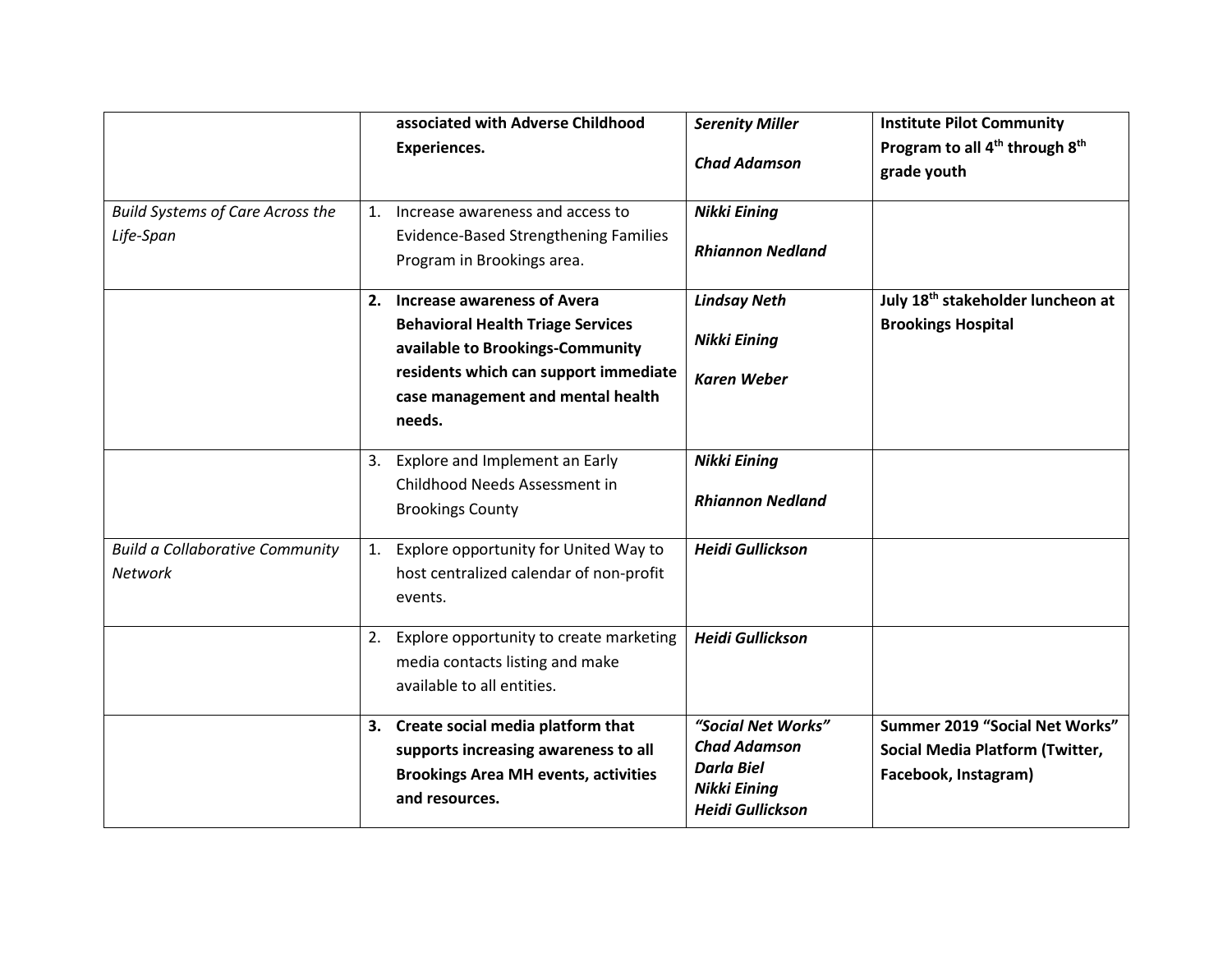|                                                             |    | 4. Create an education opportunity for all<br>local area entities on Social Media<br><b>Marketing</b>                                                                                                                                                | <b>Michelle VandeWeerd</b><br><b>Brianna Doran</b><br><b>Heidi Gullickson</b>                                               | June 20 <sup>th</sup> @ First Bank and Trust                |
|-------------------------------------------------------------|----|------------------------------------------------------------------------------------------------------------------------------------------------------------------------------------------------------------------------------------------------------|-----------------------------------------------------------------------------------------------------------------------------|-------------------------------------------------------------|
|                                                             |    | 5. Increase awareness of Brookings<br><b>Council of Non-Profits</b>                                                                                                                                                                                  | <b>All Coalition Members</b>                                                                                                | Last Friday of each month 8:15,<br><b>Children's Museum</b> |
| Increase Overall Safety for<br>Individuals in the Community |    | 1. Explore Blog/Newsletter Caregiver<br>education on suicidal ideation for<br>Mental Health Awareness Month and<br>interest for future opportunities and<br>engage local area entities to share (BEP,<br>School District, Boys and Girls Club, etc.) | <b>Rhiannon Nedland</b><br><b>Chad Adamson</b>                                                                              |                                                             |
|                                                             |    | 2. Continue support for Crisis<br><b>Intervention Training for local area law</b><br>enforcement and first-responders and<br>host quarterly lead stakeholders<br>meeting                                                                             | $CIT$ Team $-$<br><b>Marly Thompson</b><br><b>Teree Nesvold</b><br><b>Bart Sweebe</b><br><b>Karen Weber</b><br><b>Tessa</b> | Fall CIT Training September 16th<br>through 20th 2019       |
| Increase Awareness and Access to<br>all Area Resources      | 1. | Explore comprehensive scholarship<br>listing for area resources and list on<br>United Way website                                                                                                                                                    | <b>Heidi Gullickson</b>                                                                                                     |                                                             |
|                                                             |    | 2. Increase awareness of case<br>management services available through<br>East Central Behavioral Health and<br>Avera Behavioral Health                                                                                                              | <b>Nikki Eining</b><br><b>Mary Beth Fishback</b><br><b>Karen Weber</b>                                                      |                                                             |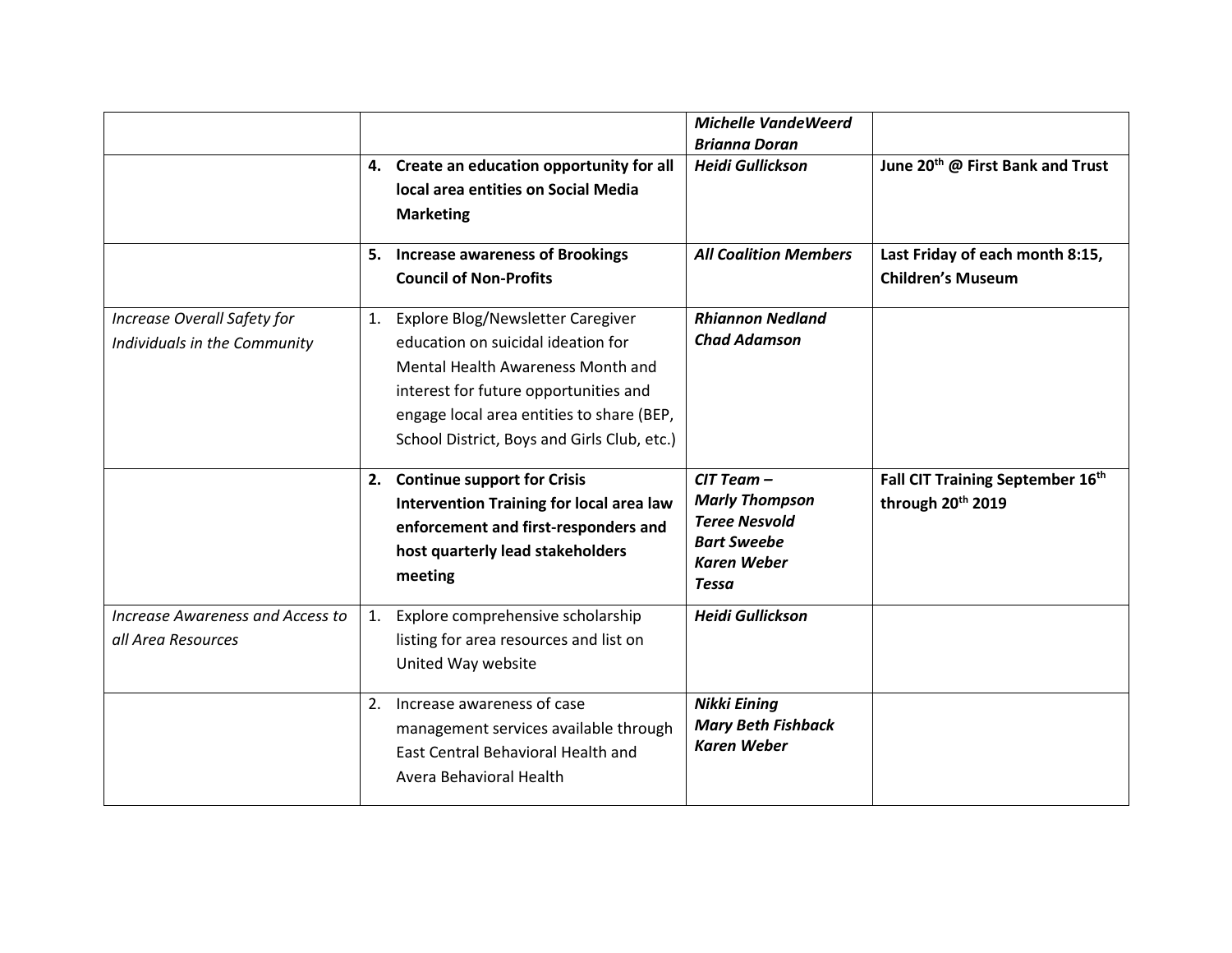|                                      | 3. Continue to strengthen Brookings        | <b>Chad Adamson</b>       |                                     |
|--------------------------------------|--------------------------------------------|---------------------------|-------------------------------------|
|                                      | <b>School District Behavioral Health</b>   | <b>Nikki Eining</b>       |                                     |
|                                      | Referral Services.                         | <b>Mary Beth Fishback</b> |                                     |
|                                      |                                            |                           |                                     |
|                                      | 4. Increase awareness of Born Learning     | <b>Heidi Gullickson</b>   | <b>Summer/Fall 2019 Fundraising</b> |
|                                      | Trail initiative to increase opportunities | <b>Nikki Eining</b>       | and Community Education             |
|                                      | of free play in Brookings County for all.  | <b>Karen Nelson</b>       | Summer/Fall 2019 WIC "Park          |
|                                      |                                            |                           | <b>Prescription Program" which</b>  |
|                                      |                                            |                           |                                     |
|                                      |                                            |                           | increases free state park access.   |
|                                      | 5. Host Brookings School District          | <b>Chad Adamson</b>       |                                     |
|                                      | sponsored "Parent Symposium" twice,        |                           |                                     |
|                                      | annually, to increase education to all     |                           |                                     |
|                                      | area parents.                              |                           |                                     |
|                                      |                                            |                           |                                     |
|                                      | 6. Increase awareness to all area entities | <b>Kyleigh Cramer</b>     |                                     |
|                                      | of Volunteer Service Bank's free           |                           |                                     |
|                                      | transportation for medical and grocery     |                           |                                     |
|                                      | services with flyer and letter to all area |                           |                                     |
|                                      | entities.                                  |                           |                                     |
|                                      |                                            |                           |                                     |
|                                      | 7. Support luncheon roundtable             | <b>Nikki Eining</b>       | <b>Fall 2019</b>                    |
|                                      | discussion with legislatures in regards    | <b>Craig Pahl</b>         |                                     |
|                                      | to licensure to increase access to         | Andrea B(?)               |                                     |
|                                      | providers.                                 |                           |                                     |
| <b>Increase Access to Psychiatry</b> | 1. Increase awareness of VSB's ability to  | <b>Kyleigh Cramer</b>     |                                     |
| <b>Services</b>                      | support transportation to psychiatric      |                           |                                     |
|                                      | appointments, even if out of town.         |                           |                                     |
|                                      |                                            |                           |                                     |
|                                      |                                            |                           |                                     |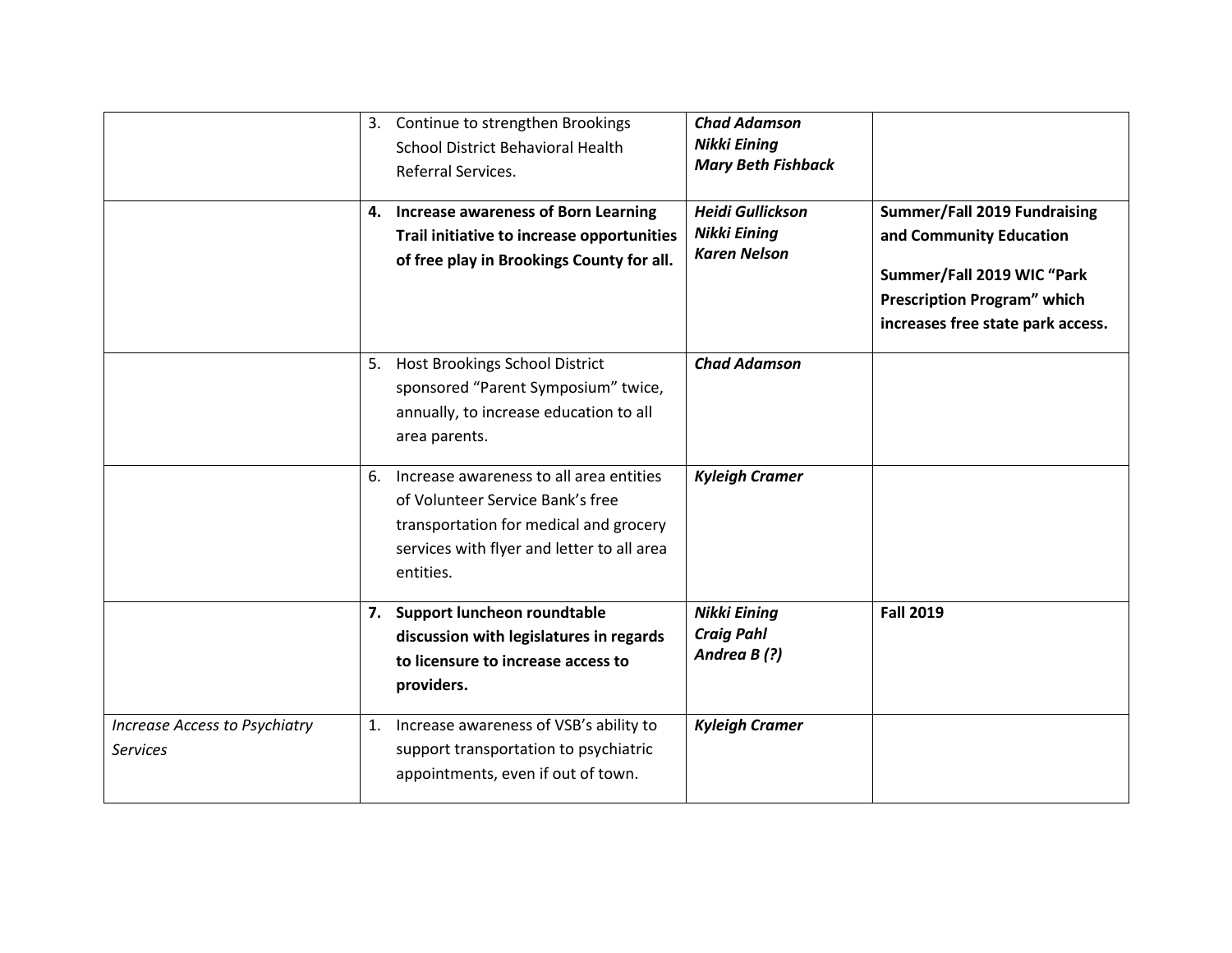| <b>Increase Early Intervention</b> | 1. | 2. Host an opportunity with Avera<br>Behavioral Health leaders to learn about<br>tele-psychiatry available to Brookings<br>area residents.<br>Explore collaborative opportunities for                                              | <b>Nikki Eining</b><br><b>Chad Adamson</b>     |  |
|------------------------------------|----|------------------------------------------------------------------------------------------------------------------------------------------------------------------------------------------------------------------------------------|------------------------------------------------|--|
| Opportunities                      |    | local area entities to attend school<br>functions (open house, etc) to link<br>caregivers to resources.                                                                                                                            | <b>Michelle VandeWeerd</b>                     |  |
|                                    |    | 2. Create and Host an annual<br>Caregiver/Early Childhood Expo to<br>increase hands-on experiences with<br>local resources in one environment.                                                                                     | <b>Staci Born</b><br>Nikki Eining              |  |
|                                    | 3. | Identify communication opportunities<br>with Avera Medical Group Clinic,<br>Sanford Brookings Clinic and Brookings<br>Health Systems to increase Primary<br>Care's awareness of referral options.                                  | <b>Nikki Eining</b><br><b>Karen Weber</b>      |  |
|                                    |    | 4. Explore option of family resource<br>directory of all local area entities<br>families can access.                                                                                                                               | <b>Kyleigh Cramer</b>                          |  |
|                                    | 5. | Identify communication opportunities<br>with Family Resource Network,<br>Department of Social Services, Head<br>Start, Boys and Girls Club, Great<br>Afterschool Program and other early<br>dvpt entities to increase awareness of | <b>Nikki Eining</b><br><b>Heidi Gullickson</b> |  |